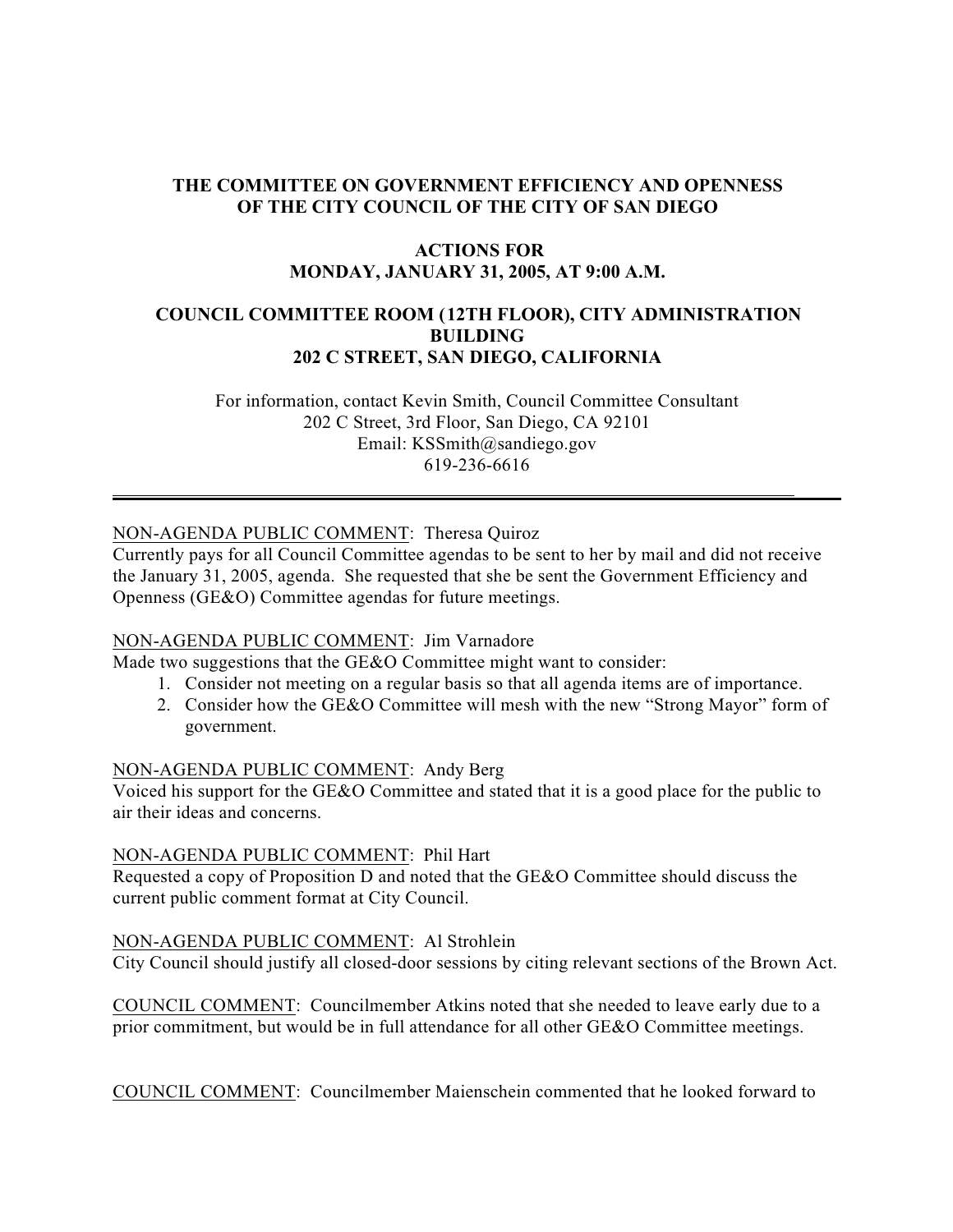# **ACTIONS Committee on Government Efficiency and Openness January 31, 2005 - 2 -**

serving on the GE&O Committee and working with Chairperson Frye and Councilmember Atkins.

 $\mathcal{L}_\text{max}$ 

COUNCIL COMMENT: Chairperson Frye noted that Councilmember Atkins is the Vice-Chair of the GE&O Committee.

#### ADOPTION AGENDA

## ITEM-1: Report on Brown Act requirements regarding the NOVEMBER 19, 2004, AND JANUARY 21, 2005, SAN DIEGO CITY EMPLOYEES' RETIREMENT SYSTEM (SDCERS) BOARD MEETINGS.

(See Diann Shipion's December 9, 2004, letter with attachments; Councilmember Frye's December 16, 2004, memo with response attached; Councilmember Frye's December 16, 2004, memo with attachments; Terry Francke's January 20, 2005, letter; San Diego City Employees' Retirement System's (SDCERs) January 21, 2005, agenda; California Government Code (Chapter 9, Section 54950.5) covering the Ralph M. Brown Act, specifically 54956.9; Diann Shipion's PowerPoint)

Public Comment Received by:

Ian Trowbridge:

Stated that he believes there were violations of the Brown Act and that discipline should be taken against the police lieutenant involved, and that the Mayor has not taken the appropriate action needed, for example, removing City employees and SDCERS Board Trustees.

Al Strohlein:

Many scandals and poor City decisions could have been avoided by ensuring that meetings are open to the public and receive public input.

Commander Bert Decker: Thanked Ms. Shipione and Chairperson Frye for their work for the City.

Erica Mendelson, representing the Performance Institute:

Supports Ms. Shipione; she has served the taxpayers of San Diego well. The Performance Institute is currently undergoing similar consequences for serving the taxpayers of San Diego.

Joe Flynn:

Thanked the GE&O Committee for taking this issue up. San Diego City Employees' Retirement System Board only takes public comment at the end of the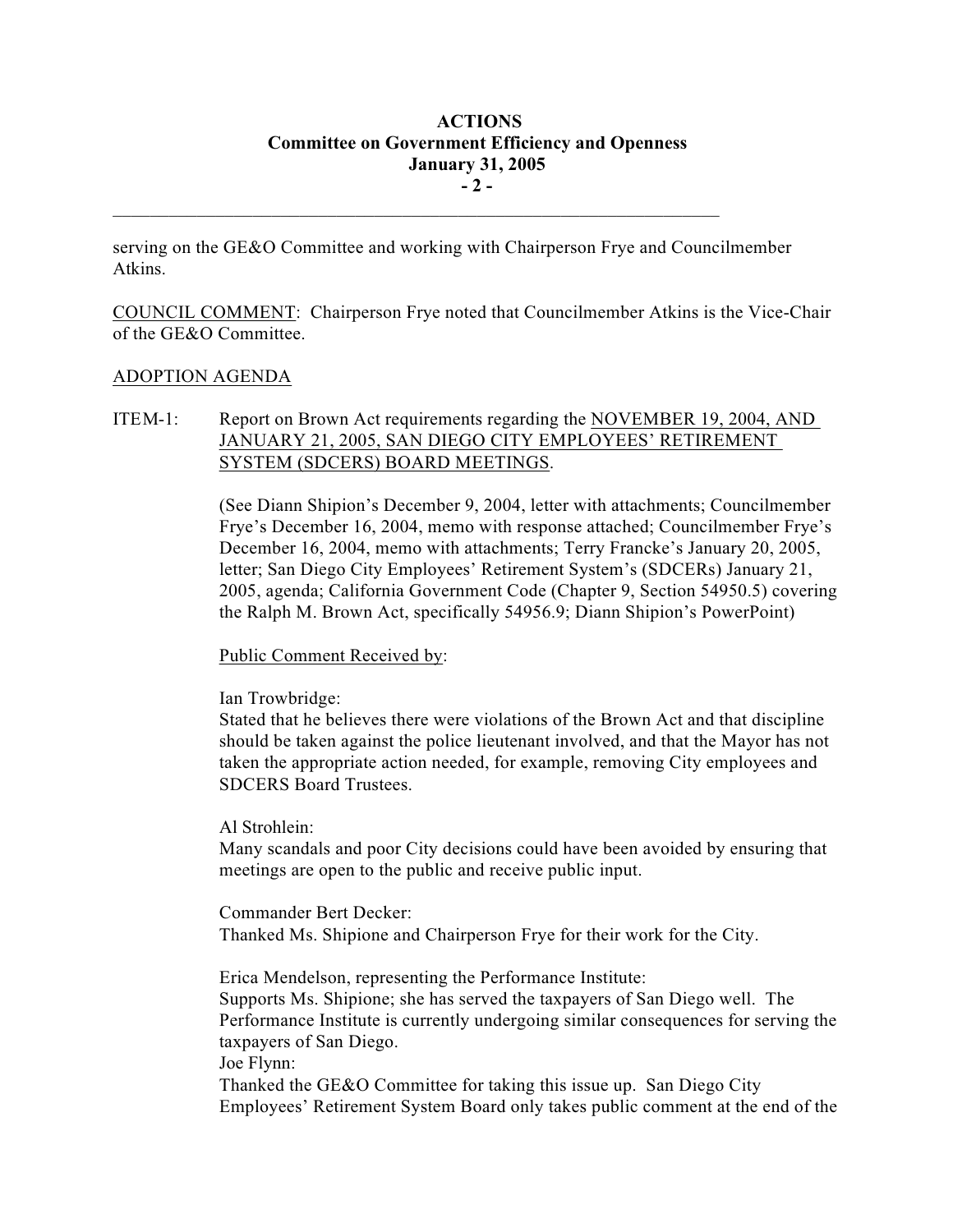## **ACTIONS Committee on Government Efficiency and Openness January 31, 2005 - 3 -**

 $\mathcal{L}_\text{max}$ 

meeting.

ACTION: Motion by Councilmember Maienschein, second by Chairperson Frye, in regards to potential Brown Act violations by the San Diego City Employees' Retirement System (SDCERS) Board, direct the City Attorney, by February 14, 2005, to provide the GE&O Committee with the legal remedies available including whether the City Council can file suit to pursue violations of the Brown Act; that the GE&O Committee be provided with a report by the appropriate City departments on what the procedures are in adjusting the disbursement of pension checks when a retiree is deceased; what the City of San Diego practice has been in the past and what the standard practice is. Chairperson Frye will ask the City Attorney to take swift and immediate action.

VOTE: 2-0; Frye-yea, Atkins-not present, Maienschein-yea,

ITEM-2: Government Efficiency & Openness Committee 2005 AGENDA SETTING SUGGESTIONS.

Public Comment Received by:

Commander Bert Decker: Requested that the GE&O Committee consider investigating where former Councilmember Byron Wear's office files are located.

Al Strohlein:

Requested a report come before the GE&O Committee regarding former Councilmember Byron Wear's office documents. He also would like the GE&O Committee to investigate how much John Kern paid into the Deferred Retirement Options Program (DROP) and what he will receive as a benefit for four (4) years of service.

Theresa Quiroz:

Suggested that the GE&O Committee should discuss what the procedures are for removing a City Council appointee.

Ian Trowbridge:

Suggested a number of recommendations:

- 1. Political Action Committees (PAC) should be required to file financial reports to the City Clerk.
- 2. All City agencies should follow the same Brown Act procedures as the City